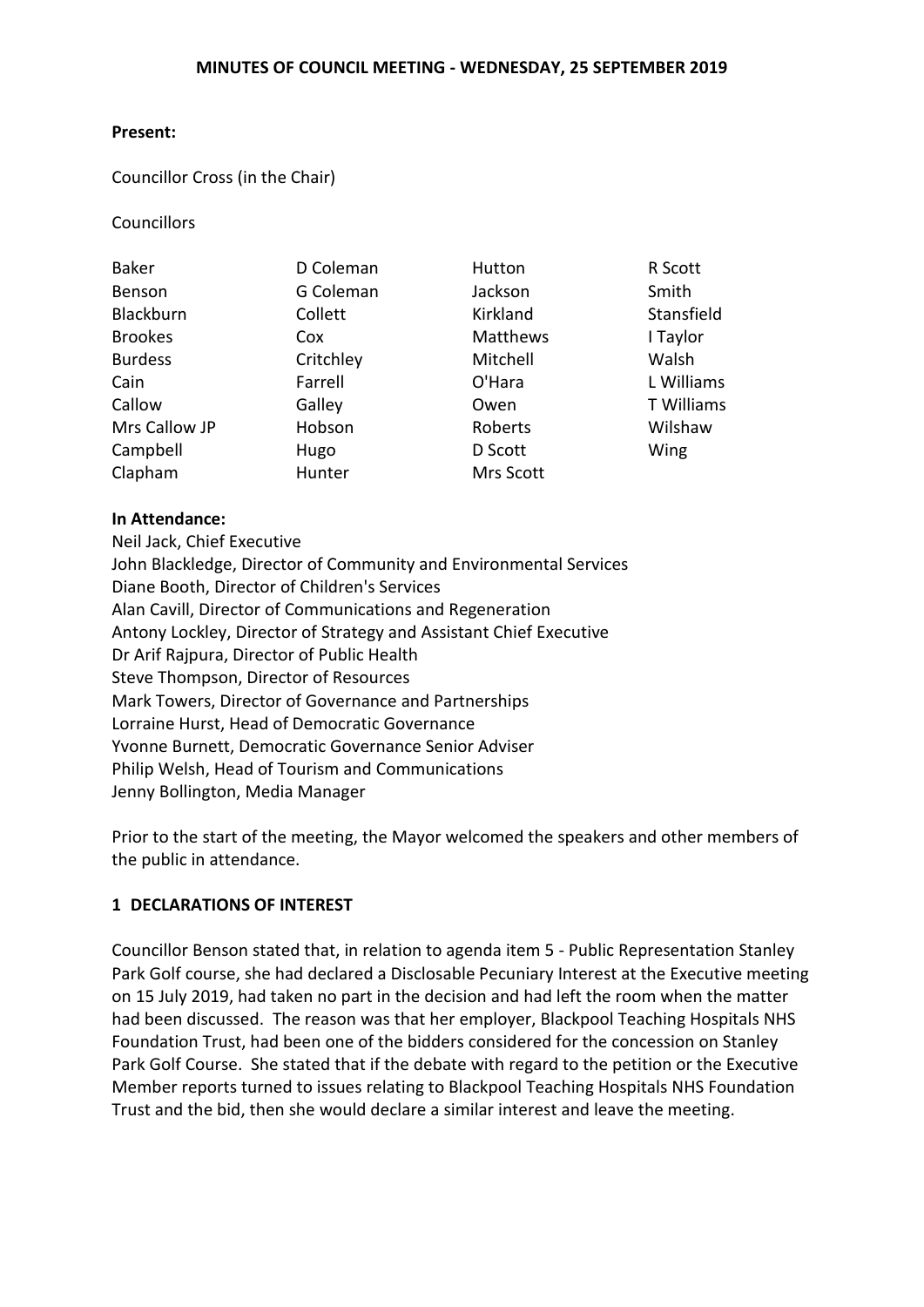Councillor Benson went to declare a Disclosable Pecuniary Interest in agenda item 6(c), Executive Member Report from the Deputy Leader (Children), as she had direct involvement through her employment with service users who would be housed at the new Argosy Avenue development. She added that, in line with the Procedural Standing Order 10, she would leave the meeting if there was a comment or question raised on the matter.

Councillor Clapham declared a personal interest in agenda item 6(c), Executive Member Report from the Deputy Leader (Children) in relation to the section on summer results for primary, secondary and A Level, as Vice Chair of the Board of Directors for Blackpool Sixth Form College.

## **2 MINUTES OF THE LAST MEETING HELD ON 26 JUNE 2019**

**Resolved**: That the minutes of the Council meeting held on 26 June 2019, be signed by the Mayor as a correct record.

## **3 ANNOUNCEMENTS**

There were no announcements on this occasion.

## **4 PUBLIC REPRESENTATION - PUBLIC SPEAKER**

Ms Caroline Wolf, representing Unison Members, addressed the Council on the effects of changes to Children's Centre provision within Blackpool, following a recent decision of the Executive.

Councillor Benson, Cabinet Member for Schools, Education and Aspiration responded to Ms Wolf.

# **5 PUBLIC REPRESENTATION - PETITION SCHEME**

It was reported that, in accordance with the Council's Petition Scheme, the Petitions Officer had received a petition relating to Stanley Park Golf Course that qualified for report to and debate at Council.

The petition organiser, Mrs Christine Parker, addressed Council members with regards to the petition statement and representations from residents.

Following the address by Mrs Parker, Council considered the petition statement.

**Motion:** Councillor Campbell proposed (and Councillor Cain seconded):

'That the Council takes no action with regard to the petition statement and endorses the decision of the Executive made in relation to Stanley Park Golf Course on 15 July 2019'.

Members went on to debate the motion and a range of views were expressed.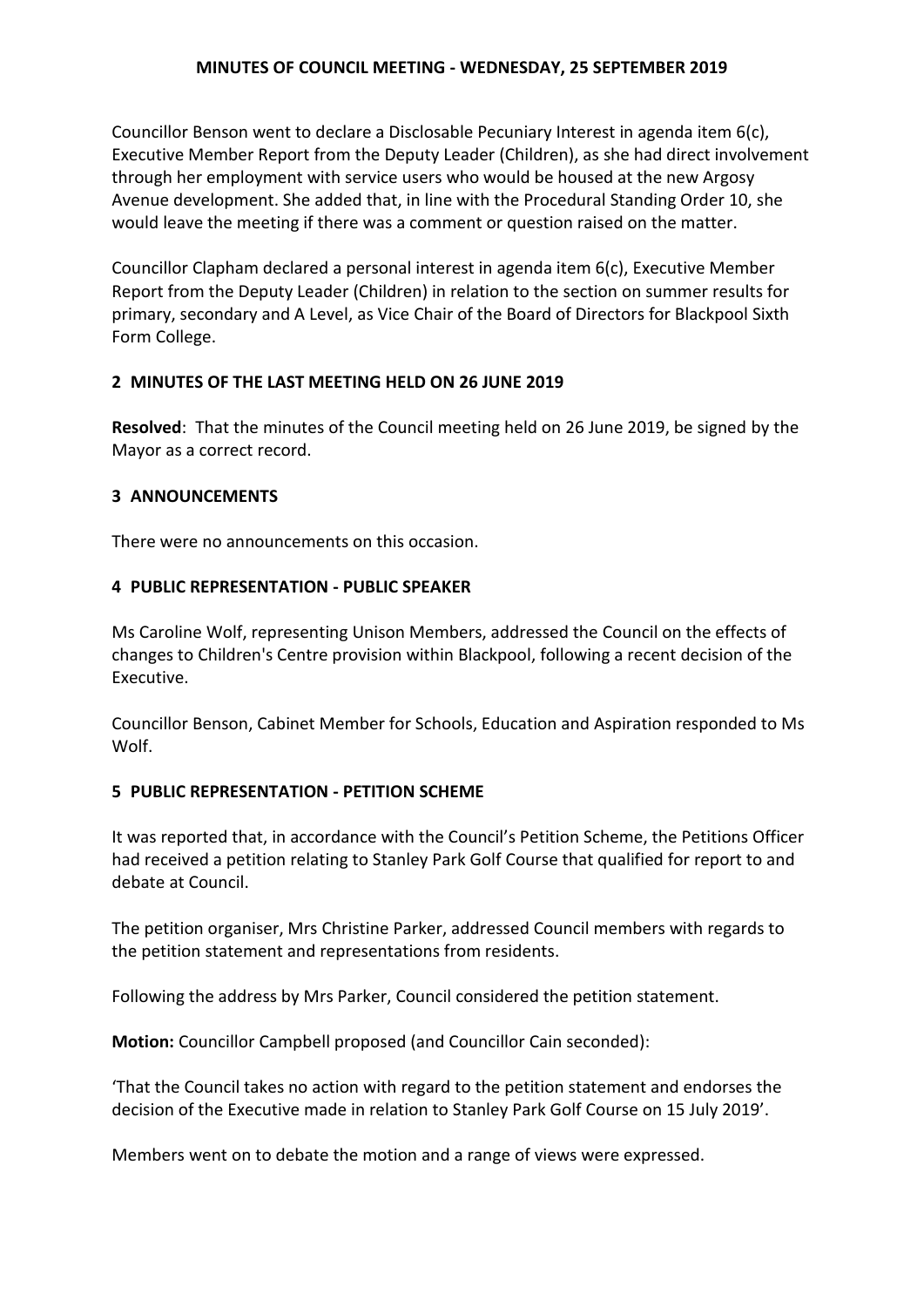Prior to voting, five members of the Council requested that the vote on the motion should be recorded. The voting was as follows:

**For the motion:** Councillors Benson, Blackburn, Brookes, Burdess, Cain, Campbell, Collett, Critchley, Farrell, Hobson, Hugo, Hunter, Hutton, Jackson, Kirkland, Matthews, Mitchell, O'Hara, Smith, Taylor, L Williams – **total 21**.

**Against the motion:** Councillors Baker, Mrs Callow, Callow, Clapham, D Coleman, G Coleman, Cox, Galley, Roberts, D Scott, Mrs Scott, R Scott, Stansfield, Walsh, T Williams, Wilshaw, Wing - **total 17.**

**Abstentions:** Councillors Cross, Owen – **total 2**.

**Motion carried**: The motion was therefore carried.

## Notes

1: Prior to the vote being taken, the Council agreed an extension to the time limit of up to three minutes for the right of reply.

2: The Mayor adjourned the meeting for a short period to allow members of the public to leave the room.

# **6 EXECUTIVE REPORTS, COMBINED FIRE AUTHORITY REPORTS AND CHAIRMAN OF THE SCRUTINY LEADERSHIP BOARD**

The Leader of the Council, the Deputy Leader of the Council (Tourism and Place) and the Deputy Leader (Children's) presented reports to the Council on work undertaken in their own portfolio area and those portfolios under their responsibility. The reports covered corporate, strategic and policy issues, together with work being undertaken in transforming services and with partners.

Members also received a report from representatives of the Lancashire Combined Fire Authority in relation to the work being undertaken by the authority and the Chairman of the Scrutiny Leadership Board also presented her report.

Questions, comments and debate were invited from all councillors on each of the report areas.

# Notes:

- (1) Councillor Cox left the meeting following questions raised on the report of the Deputy Leader of the Council (Place and Tourism). Councillor Stansfield left the meeting following the responses given on the report.
- (2) In response to a question from Councillor Mrs Callow as to whether the Council provided childcare facilities to Council employees, Councillor Cain, Deputy Leader (Children) explained that a number of care packages were available for employees and offered to provide further details.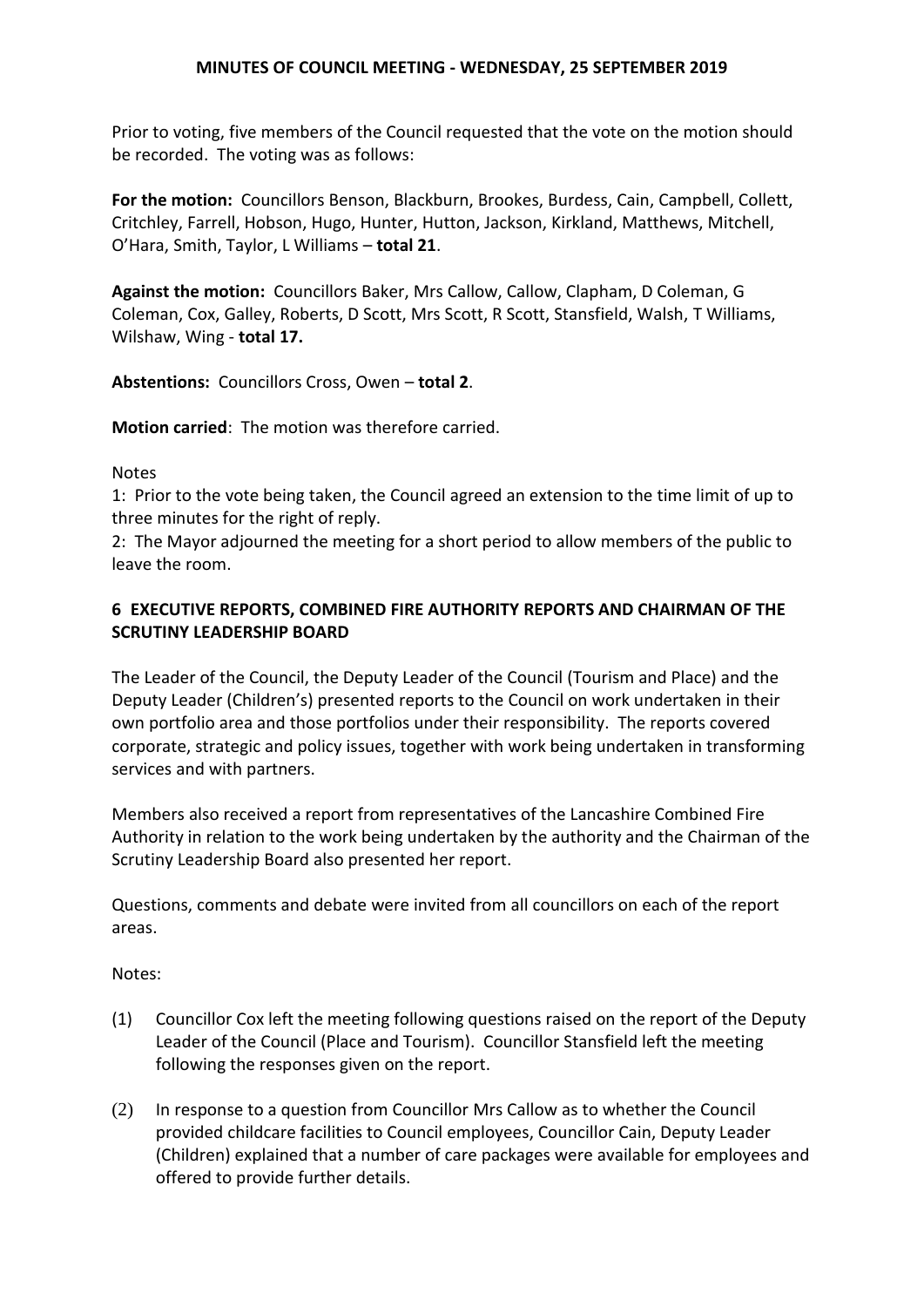## **7 MEMBER ATTENDANCE AT MEETINGS**

Members considered the recommendations to extend the period of six consecutive months as the period of non-attendance at Council related meetings for Councillor Mrs Henderson MBE.

The report highlighted that due to her current illness, Councillor Mrs Henderson MBE had been unable to attend any meeting since the Annual Council meeting held on 22 May 2019.

**Motion**: Councillor T Williams proposed (and Councillor Blackburn seconded):

'To approve the extension of the six-month consecutive period for Councillor Mrs Henderson MBE with regard to her non-attendance at Council related meetings, to run up to and including the Annual Council meeting on 11 May 2020'.

**Motion carried**: The motion was submitted to the Council and carried.

# **8 ADULT SOCIAL CARE AND HEALTH SCRUTINY COMMITTEE**

Members considered the proposal to extend the responsibilities of the Adult Social Care and Health Scrutiny Committee to include the appointment of joint health scrutiny committees.

Members noted that discussions were currently taking place on an informal basis with the four upper tier local authorities (Blackpool Council, Blackburn with Darwen Council, Lancashire County Council, and Cumbria County Council) to establish a joint Health Overview and Scrutiny Committee across the South Cumbria and Lancashire Integrated Care System (ICS) region.

The arrangements would allow scrutiny to take place of services provided and commissioned at an ICS level that affect the whole of the Lancashire area, more effectively and without duplication across the individual authorities.

**Motion**: Councillor Blackburn proposed (and Councillor Owen seconded):

'To approve that the functions of the Adult Social Care and Health Scrutiny Committee are extended to include the appointment of joint health scrutiny committees'.

**Motion carried**: The motion was submitted to the Council and carried.

#### **9 MOTIONS AT COUNCIL**

# **Illuminations Switch On**

Councillor T Williams advised the Chamber that he wished to propose an alteration to his motion that had been submitted and published on the agenda. Council agreed to the alteration.